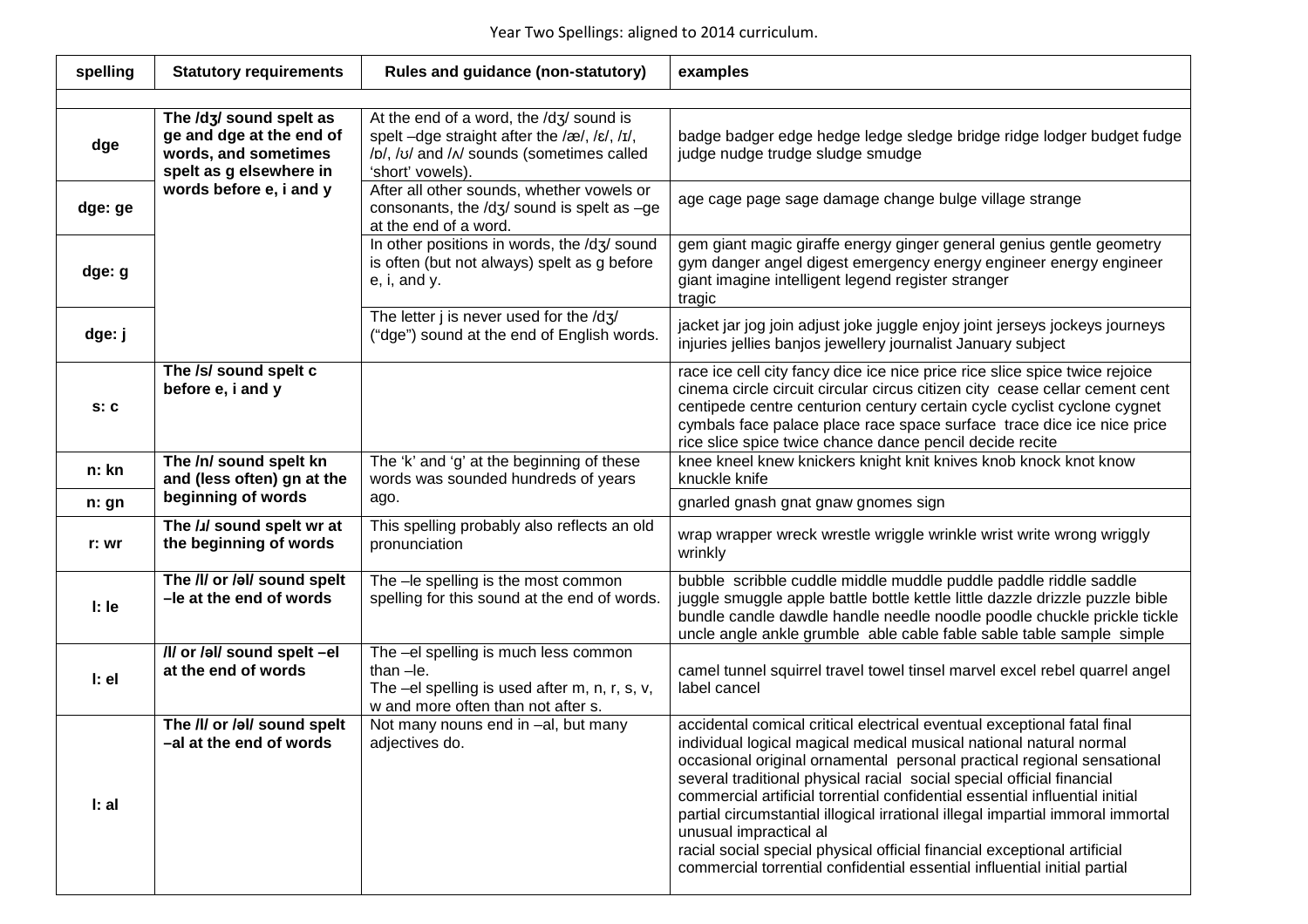| l: il                         |           | Words ending-il                                                                                          | There are not many of these words                                                                                                                                                                | spoil pencil fossil nostril devil                                                                                                                                                                                                                                                                                                                                                                     |
|-------------------------------|-----------|----------------------------------------------------------------------------------------------------------|--------------------------------------------------------------------------------------------------------------------------------------------------------------------------------------------------|-------------------------------------------------------------------------------------------------------------------------------------------------------------------------------------------------------------------------------------------------------------------------------------------------------------------------------------------------------------------------------------------------------|
| igh: y                        |           | The $/ax/$ sound spelt $-y$ at                                                                           | This is by far the most common spelling                                                                                                                                                          | by cry dry fly fry my sky sly sty try apply deny rely reply supply                                                                                                                                                                                                                                                                                                                                    |
| end                           |           | the end of words                                                                                         | for this sound at the end of words.                                                                                                                                                              |                                                                                                                                                                                                                                                                                                                                                                                                       |
| <b>Plural</b>                 |           | Adding -es to nouns and                                                                                  | The y is changed to i before -es is added.                                                                                                                                                       | armies berried babies centuries cities countries diaries dictionaries                                                                                                                                                                                                                                                                                                                                 |
| $y - i$ es                    |           | verbs ending in -y                                                                                       |                                                                                                                                                                                                  | enemies fairies factories families hobbies injuries jellies ladies libraries                                                                                                                                                                                                                                                                                                                          |
| <b>Nouns</b><br><b>Plural</b> |           |                                                                                                          |                                                                                                                                                                                                  | Iollies lorries memories arties photocopies ponies puppies                                                                                                                                                                                                                                                                                                                                            |
| $y - i$ es                    |           |                                                                                                          |                                                                                                                                                                                                  | applies bullies cries denies fries lies relies replies qualities satisfies spies                                                                                                                                                                                                                                                                                                                      |
|                               |           |                                                                                                          |                                                                                                                                                                                                  | supplies tries carries hurries marries scurries tidies varies worries                                                                                                                                                                                                                                                                                                                                 |
| y to ied                      |           | Adding -ed, -ing, -er and<br>-est to a root word<br>ending in -y with a                                  | The y is changed to i before -ed, -er and<br>-est are added, but not before -ing as this<br>would result in ii. The only ordinary words                                                          | applied bullied cried denied fried lied relied replied qualitied satisfied<br>spied supplied tried carried hurried married scurried tidied varied worried<br>angrier busier clumsier chillier cosier crazier dirtier dustier funnier                                                                                                                                                                  |
| y to ier                      |           | consonant before it.                                                                                     | with ii are skiing and taxiing.                                                                                                                                                                  | happier healthier heavier hungrier lazier lonelier lovelier luckier merrier<br>nastier noisier prettier rustier sillier tidier                                                                                                                                                                                                                                                                        |
| y to iest                     |           |                                                                                                          | past tense<br>comparative<br>superlative                                                                                                                                                         | angriest busiest clumsiest chilliest cosiest craziest dirtiest dustiest<br>funniest happiest healthiest heaviest hungriest laziest loneliest loveliest<br>luckiest merriest nastiest noisiest prettiest rustiest silliest tidiest                                                                                                                                                                     |
| y+ing                         |           |                                                                                                          |                                                                                                                                                                                                  | crying drying frying prying trying applying carrying denying hurrying<br>marrying replying relying scurrying supplying tidying varying                                                                                                                                                                                                                                                                |
| e to ing                      |           | Adding the endings -ing,<br>-ed, -er, -est and -y to<br>words ending in -e with a<br>consonant before it | The -e at the end of the root word is<br>dropped before -ing, -ed, -er, -est, -y or<br>any other suffix beginning with a vowel<br>letter is added. The exception is being.<br><b>Exceptions:</b> | closing driving hoping joking liking lining making naming poking saving<br>scraping shaking sliding smiling smoking stroking taking timing tuning<br>using waving bouncing calculating celebrating competing composing<br>damaging dancing deciding decreasing exploring imagining including<br>increasing measuring pausing preserving puncturing traipsing whistling<br>wrestling wriggling writing |
| e to ed                       |           |                                                                                                          | jokey smiley                                                                                                                                                                                     | amazed closed lined named saved smiled tuned used waved baked<br>hoped joked liked shaped smoked fated hated mated stated disused<br>grumbled surprised included juggled displeased replaced disabled<br>misbehaved refused decoded stroked dawdled served                                                                                                                                            |
| e to er                       |           |                                                                                                          |                                                                                                                                                                                                  | closer nicer driver hoper joker liker liner maker namer poker saver<br>scraper shaker slider smiler smoker stroker taker timer tuner user waver                                                                                                                                                                                                                                                       |
| e to est                      |           |                                                                                                          |                                                                                                                                                                                                  | closest nicest                                                                                                                                                                                                                                                                                                                                                                                        |
| e to ey                       |           |                                                                                                          |                                                                                                                                                                                                  | smoky wave - wavy shake - shaky shine - shiny                                                                                                                                                                                                                                                                                                                                                         |
| sonant                        | ing       | Adding -ing, -ed, -er, -<br>est and -y to words of<br>one syllable ending in a                           | The last consonant letter of the root word<br>is doubled to keep the /æ/, /ɛ/, /ɪ/, /p/ and<br>/ / sound (i.e. to keep the vowel 'short').                                                       | patting clapping cutting digging dragging dropping flapping getting<br>grabbing hopping hugging humming letting planning running shopping<br>skipping spinning stepping wetting winning slipping stopping                                                                                                                                                                                             |
| Con                           | ed        | single consonant letter<br>after a single vowel letter                                                   | <b>Exception: The letter 'x' is never</b><br>doubled: mixing, mixed, boxer, sixes.                                                                                                               | chatted chopped clapped dragged dripped dropped fitted grabbed<br>hopped hugged patted permitted pinned planned popped rubbed skipped<br>slapped slipped stepped stopped trapped wrapped                                                                                                                                                                                                              |
| <b>Doubling</b>               | <b>er</b> |                                                                                                          | past tense<br>comparative                                                                                                                                                                        | fatter planner shredder winner spinner skipper swimmer beginner thinner<br>fitter robber shopper chopper hopper runner drummer rubber cutter<br>bigger hotter                                                                                                                                                                                                                                         |
|                               | est       |                                                                                                          | superlative                                                                                                                                                                                      | biggest thinnest fattest fittest hottest                                                                                                                                                                                                                                                                                                                                                              |
|                               | ۷         |                                                                                                          |                                                                                                                                                                                                  | runny sunny funny                                                                                                                                                                                                                                                                                                                                                                                     |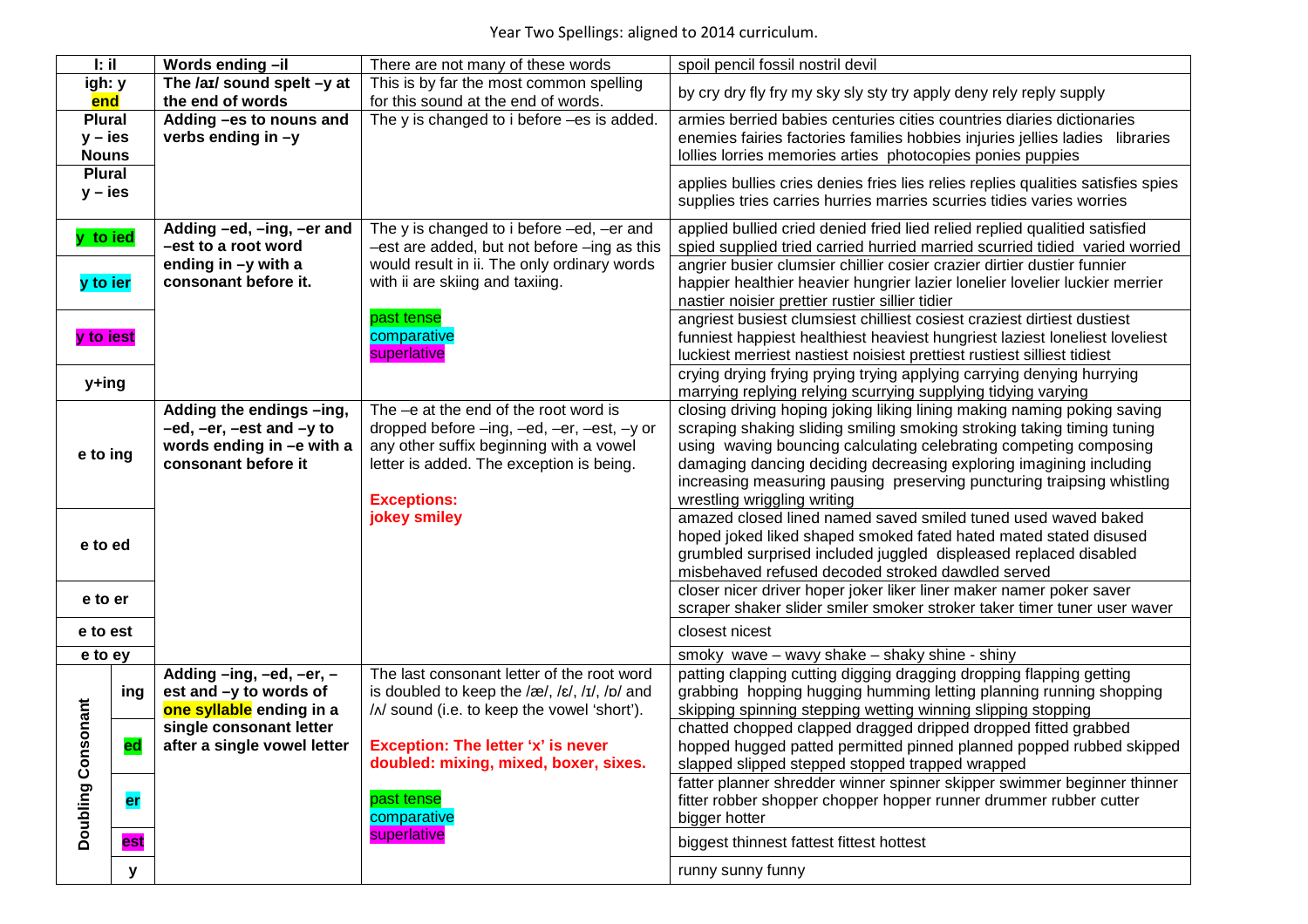| or: a            | The /o:/ sound spelt a<br>before I and II        | The /o:/ sound ("or") is usually spelt as a<br>before I and II.                                                                                                                                                                                                                   | all ball call walk talk always small tall wall stalk almighty almost alone<br>along already also altogether always                                                                                                                                                                                                                                                                                 |
|------------------|--------------------------------------------------|-----------------------------------------------------------------------------------------------------------------------------------------------------------------------------------------------------------------------------------------------------------------------------------|----------------------------------------------------------------------------------------------------------------------------------------------------------------------------------------------------------------------------------------------------------------------------------------------------------------------------------------------------------------------------------------------------|
| <b>u: o</b>      | The / N sound spelt o                            |                                                                                                                                                                                                                                                                                   | other mother brother nothing Monday monkey                                                                                                                                                                                                                                                                                                                                                         |
| plural ey        | The /i:/ sound spelt -ey                         | The plural of these words is formed by the<br>addition of -s (donkeys, monkeys, etc.).                                                                                                                                                                                            | trolley turkey valley donkey jersey jockey journey key monkey chimney<br>abbey                                                                                                                                                                                                                                                                                                                     |
| o: a             | The /p/ sound spelt a<br>after w and qu          | a is the most common spelling for the /p/<br>('hot') sound after w and qu.                                                                                                                                                                                                        | wad wallet wand wand wander want was wash wasp watch swab<br>swallow swamp swan swap swat<br>squabble quality quantity quarter squash qualified                                                                                                                                                                                                                                                    |
| er: a            | The /3:/ sound spelt or<br>after w               | There are not many of these words.                                                                                                                                                                                                                                                | word work worm world worth earthworm                                                                                                                                                                                                                                                                                                                                                               |
| or: a            | The /o:/ sound spelt ar<br>after w               | There are not many of these words.                                                                                                                                                                                                                                                | war warm towards                                                                                                                                                                                                                                                                                                                                                                                   |
|                  | The /3/ sound spelt s                            |                                                                                                                                                                                                                                                                                   | television, treasure, usual                                                                                                                                                                                                                                                                                                                                                                        |
| ment             | suffixes -ment, -ness, -<br>ful, -less and '-ly' | If a suffix starts with a consonant letter, it<br>is added straight on to most root words<br>without any change to the last letter of                                                                                                                                             | achievement advertisement amusement arrangement employment<br>encouragement enjoyment environment excitement government<br>management movement ornament replacement statement                                                                                                                                                                                                                      |
| ness             |                                                  | those words.<br>Exceptions:<br>(1) argument                                                                                                                                                                                                                                       | braveness childishness darkness fairness foolishness kindness lateness<br>suddenness wickedness willingness<br>emptiness happiness heaviness hungriness laziness loneliness tidiness                                                                                                                                                                                                               |
| ful              |                                                  | (2) root words ending in -y with a<br>consonant before it but only if the root<br>word has more than one syllable.<br>(3) root words ending in -e with an I                                                                                                                       | boastful careful faithful forgetful handful grateful harmful hateful helpful<br>hopeful mouthful painful playful powerful spiteful thankful useful beautiful<br>delightful doubtful fanciful pitiful plentiful resentful respectful sorrowful<br>successful thoughtful truthful wonderful                                                                                                          |
| less             |                                                  | before it changes to -ly.                                                                                                                                                                                                                                                         | ageless careless endless fearless helpless homeless hopeless lifeless<br>painless powerless seedless shameless smokeless speechless<br>thankless timeless useless colourless thoughtless                                                                                                                                                                                                           |
| ly               |                                                  |                                                                                                                                                                                                                                                                                   | blindly bravely correctly fairly hardly kindly lively lonely loudly proudly<br>sadly shyly slightly slowly suddenly sweetly<br>angrily clumsily easily happily heavily hungrily lazily luckily merrily noisily<br>prettily readily speedily steadily wearily<br>comfortably cuddly gently grumbly horribly miserably possibly probably<br>simply sparkly suitably terribly visibly wriggly wrinkly |
|                  | <b>Contractions</b>                              | In contractions, the apostrophe shows<br>where a letter or letters would be if the<br>words were written in full (e.g. can't -<br>cannot).<br>It's means it is (e.g. It's raining) or<br>sometimes it has (e.g. It's been raining),<br>but it's is never used for the possessive. | aren't can't couldn't didn't doesn't don't hadn't hasn't haven't he'd he'll<br>he's I'd I I'll I'm I've isn't it's let's mightn't mustn't shan't she'd she'll she's<br>shouldn't that's there's they'd they'll they're they've we'd we're we've<br>weren't what'll what're what's what've where's who'd who'll who're who's<br>who've won't wouldn't you'd you'll you're you've                    |
| $\pmb{\epsilon}$ | The possessive<br>apostrophe (singular<br>nouns) |                                                                                                                                                                                                                                                                                   | Simon's coat Sarah's jumper<br>the boy's toys the girl's friend the dog's bone the computer's mouse the<br>car's engine the man's boat the woman's bike                                                                                                                                                                                                                                            |